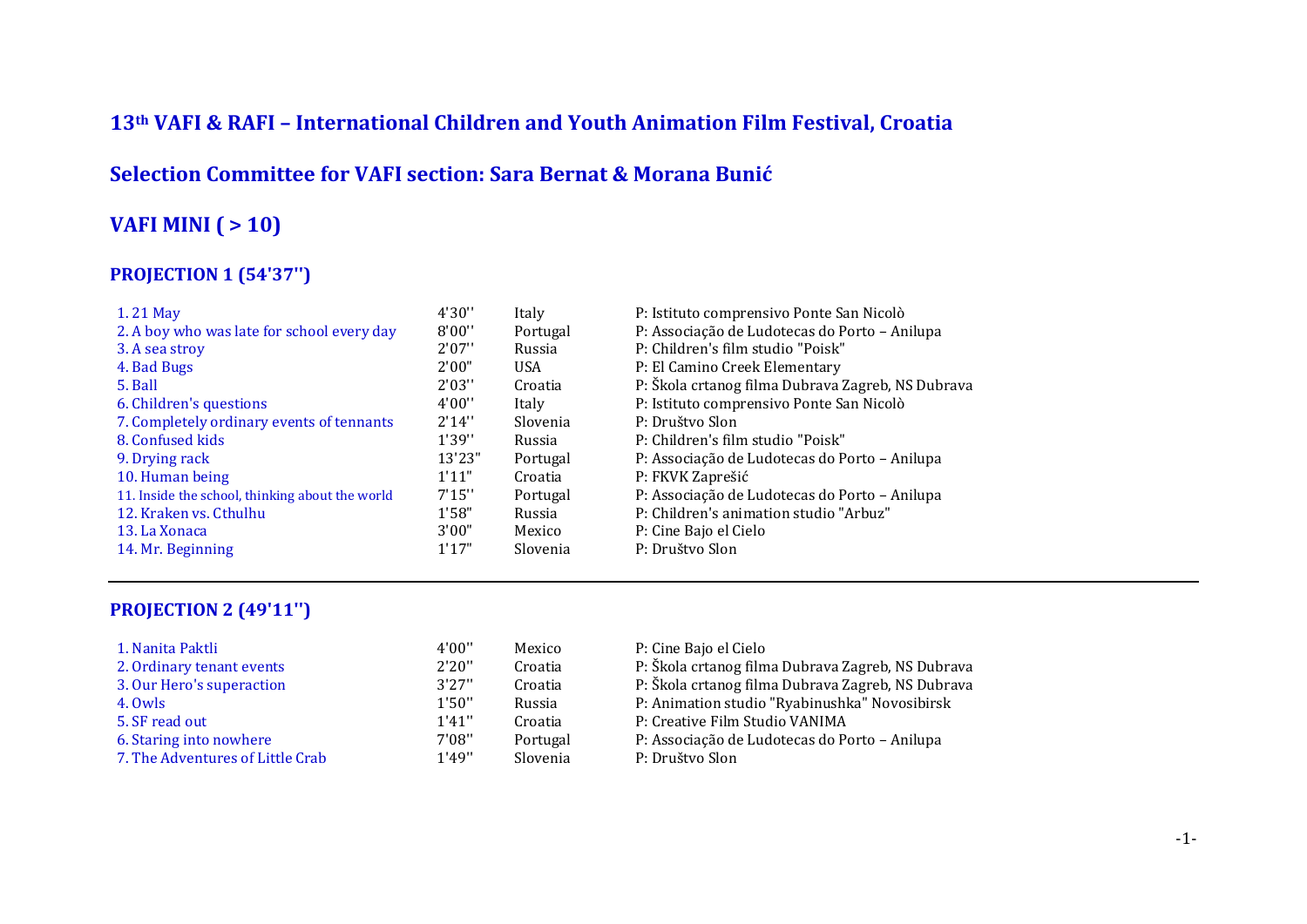| 8. The Feather Tale                                   | 2'09'' | Croatia     | P: Škola animiranog filma Čakovec                 |
|-------------------------------------------------------|--------|-------------|---------------------------------------------------|
| 9. The legend of the two mountains                    | 3'26'' | Russia      | P: Animation studio "Ryabinushka" Novosibirsk     |
| 10. The lost Books                                    | 1'38"  | Croatia     | P: Škola animiranog filma Čakovec                 |
| 11. The road of the snake                             | 4'00'' | Mexico      | P: Cine Bajo el Cielo                             |
| 12. The story of one a Crocodile                      | 3'35"  | Russia      | P: Animation studio "Ryabinushka" Novosibirsk     |
| 13. There is no better Kingdom than Friendship        | 6'34"  | Serbia      | P: Škola animiranog filma ŠAF Vranje              |
| 14. Things in Things                                  | 3'23'' | Croatia     | P: Škola crtanog filma Dubrava Zagreb, NS Dubrava |
| 15. Wetsitales: How the Moon and the Stars Came To Be | 2'11"  | Philippines | P: Homeschool Global                              |
|                                                       |        |             |                                                   |

# **VAFI MIDI (11 – 14)**

### **PROJECTION 1 (52'40'')**

| 1. Ball-last                              | 4'18"  | Belgium        | P: REKKER - Animation Studio                      |
|-------------------------------------------|--------|----------------|---------------------------------------------------|
| 2. Bessie                                 | 3'57"  | China - Taiwan | P: Jiana Elementary School, Taitung County        |
| 3. Burglary                               | 1'25'' | Croatia        | P: Video klub Mursa/CTK Osijek                    |
| 4. Cake                                   | 1'28"  | China - HK     | P: S.T.F.A. Yung Yau College                      |
| 5. Captain Sertix                         | 2'12"  | Croatia        | P: Škola crtanog filma Dubrava Zagreb, NS Dubrava |
| 6. Carefree books                         | 4'25'' | Croatia        | P: Creative Film Studio VANIMA                    |
| 7. Colors                                 | 1'26"  | Croatia        | P: FKVK Zaprešić                                  |
| 8. Cool Car                               | 1'00'' | Norway         | P: Vestby Cultural school                         |
| 9. Dough man                              | 3'35"  | Russia         | P: Animation studio "Ryabinushka" Novosibirsk     |
| 10. Everyone's playing all over the place | 1'52"  | Croatia        | P: Creative Film Studio VANIMA                    |
| 11. First Snow                            | 1'30'' | Norway         | P: Vestby Cultural school                         |
| 12. Game over                             | 6'01"  | Belgium        | P: REKKER - Animation Studio                      |
| 13. Geese keepers                         | 3'41"  | Croatia        | P: Škola crtanog filma Dubrava Zagreb, NS Dubrava |
| 14. Gold Diggers                          | 3'12"  | Croatia        | P: FKVK Zaprešić                                  |
| 15. Grandma's snowglobe                   | 1'30"  | Poland         | P: Primary School No. 90 in Poznań                |
| 16. Jivchiki                              | 1'00"  | Uzbekistan     | P: DRF Children Animation Studio                  |
| 17. Juice and problems                    | 1'50"  | Croatia        | P: Škola crtanog filma Dubrava Zagreb, NS Dubrava |
| 18. Kind of scary                         | 2'13"  | Croatia        | P: Creative Film Studio VANIMA                    |
| 19. Klubok                                | 1'00'' | Uzbekistan     | P: DRF Children Animation Studio                  |
| 20. Let Me Go Home                        | 3'15"  | China - Taiwan | P: Jiana Elementary School, Taitung County        |
| 21. Life of Worms                         | 1'50"  | Croatia        | P: FKVK Zaprešić                                  |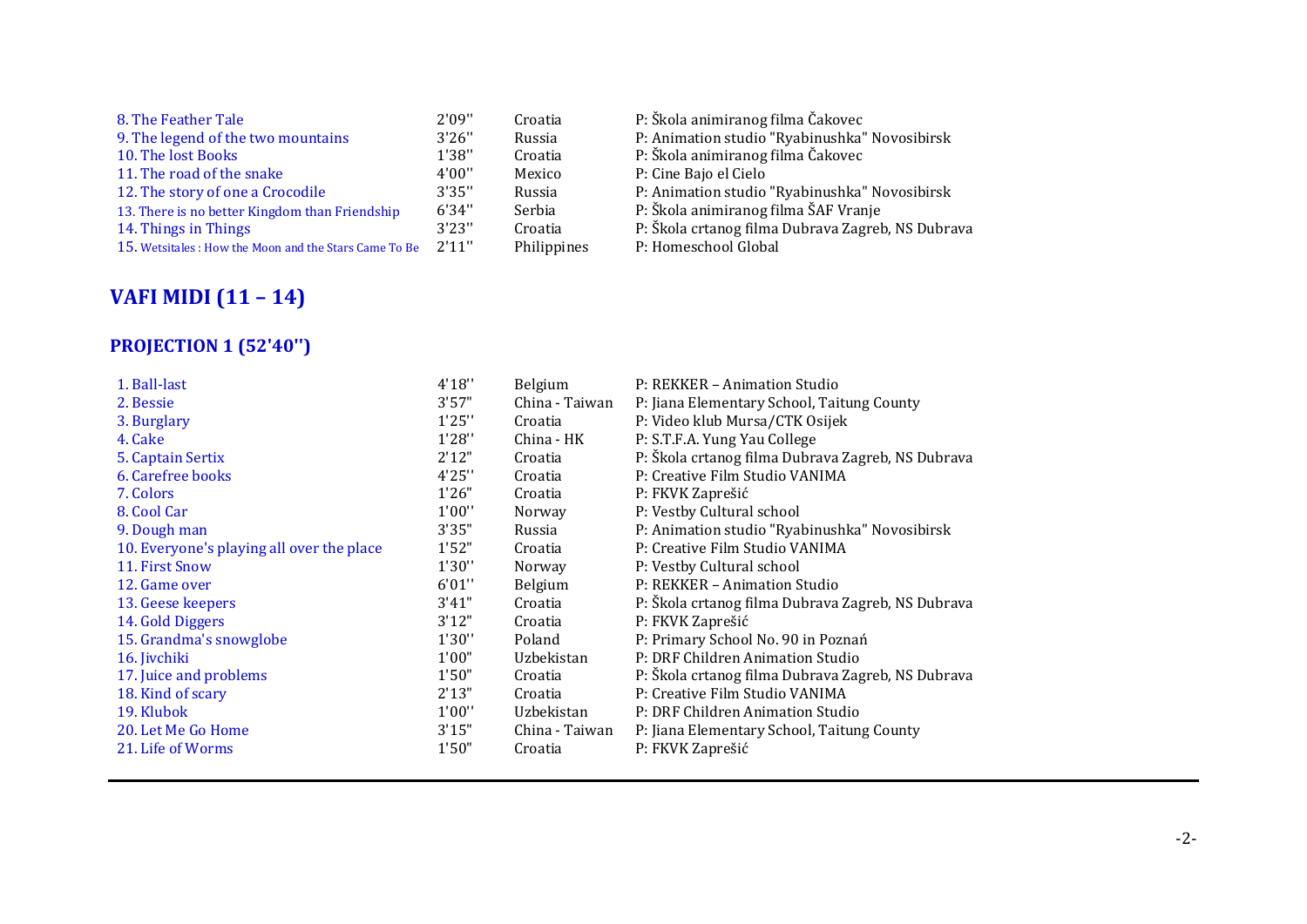# **PROJECTION 2 (62'53'')**

| 1. My Mother Looks Like a Microwave Oven | 14'55" | Uzbekistan     | P: DRF Children Animation Studio                  |
|------------------------------------------|--------|----------------|---------------------------------------------------|
| 2. Offline                               | 3'57"  | China - Taiwan | P: Jiana Elementary School, Taitung County        |
| 3. Revenge                               | 1'21'' | Croatia        | P: FFVAL                                          |
| 4. Stickmation                           | 2'41"  | India          | P: Toon Club                                      |
| 5. Supertalent                           | 2'48"  | Croatia        | P: Primary School Petra Kanavelića, Korčula       |
| 6. The Abstraction                       | 1'35"  | India          | P: Toon Club                                      |
| 7. The blank mind                        | 3'42"  | Croatia        | P: Škola animiranog filma Čakovec                 |
| 8. The decisive battle                   | 1'24"  | Croatia        | P: Škola crtanog filma Dubrava Zagreb, NS Dubrava |
| 9. The Pine tree in the mountain         | 1'38"  | Croatia        | P: Creative Film Studio VANIMA                    |
| 10. The Water Sprite/Rusalka             | 3'08"  | Slovenia       | P: Primary School Gornja Radgona                  |
| 11. There are no things unwanted         | 3'00"  | Poland         | P: Primary School No. 90 in Poznań                |
| 12. Three maidsketeers                   | 4'11"  | <b>Belgium</b> | P: REKKER – Animation Studio                      |
| 13. Tooth Too                            | 4'02'' | Serbia         | P: Škola animiranog filma ŠAF Vranje              |
| 14. Toucan                               | 4'44"  | Belgium        | P: Studio REKKER                                  |
| 15. Viking's Gold                        | 3'50'' | Germany        | P: Kids 'n Tricks                                 |
| 16. Vojarinka                            | 1'35"  | Slovenia       | P: Društvo Slon                                   |
| 17. Z00Park                              | 4'22'' | Kyrgyzstan     | P: DRF Children Animation Studio                  |

# **VAFI MAXI (15 – 18)**

# **PROJECTION 1 (51'29'')**

| 1. Beethoven Vs The Bird | 2'06"  | <b>USA</b> | P: iLead Explorations                             |
|--------------------------|--------|------------|---------------------------------------------------|
| 2. Bridge                | 2'02"  | Croatia    | P: Škola crtanog filma Dubrava Zagreb, NS Dubrava |
| 3. Catharsis             | 2'30"  | Croatia    | P: UA ANIMA                                       |
| 4. Cheesy reality        | 2'25"  | Croatia    | P: Creative Film Studio VANIMA                    |
| 5. Click                 | 4'18"  | Hungary    | P: Magyar Rajzfilm Kft.                           |
| 6. Come with me          | 2'20"  | Croatia    | P: Škola crtanog filma Dubrava Zagreb, NS Dubrava |
| 7. Crystal Child         | 2'40"  | Portugal   | P: Escola Artística de Soares dos Reis            |
| 8. Deep Forest           | 3'00'' | Israel     | P: Teleskope                                      |
| 9. Factory               | 1'55"  | China – HK | P: S.T.F.A. Yung Yau College                      |
| 10. Futile Attempts      | 1'00"  | Uzbekistan | P: DRF Children Animation Studio                  |